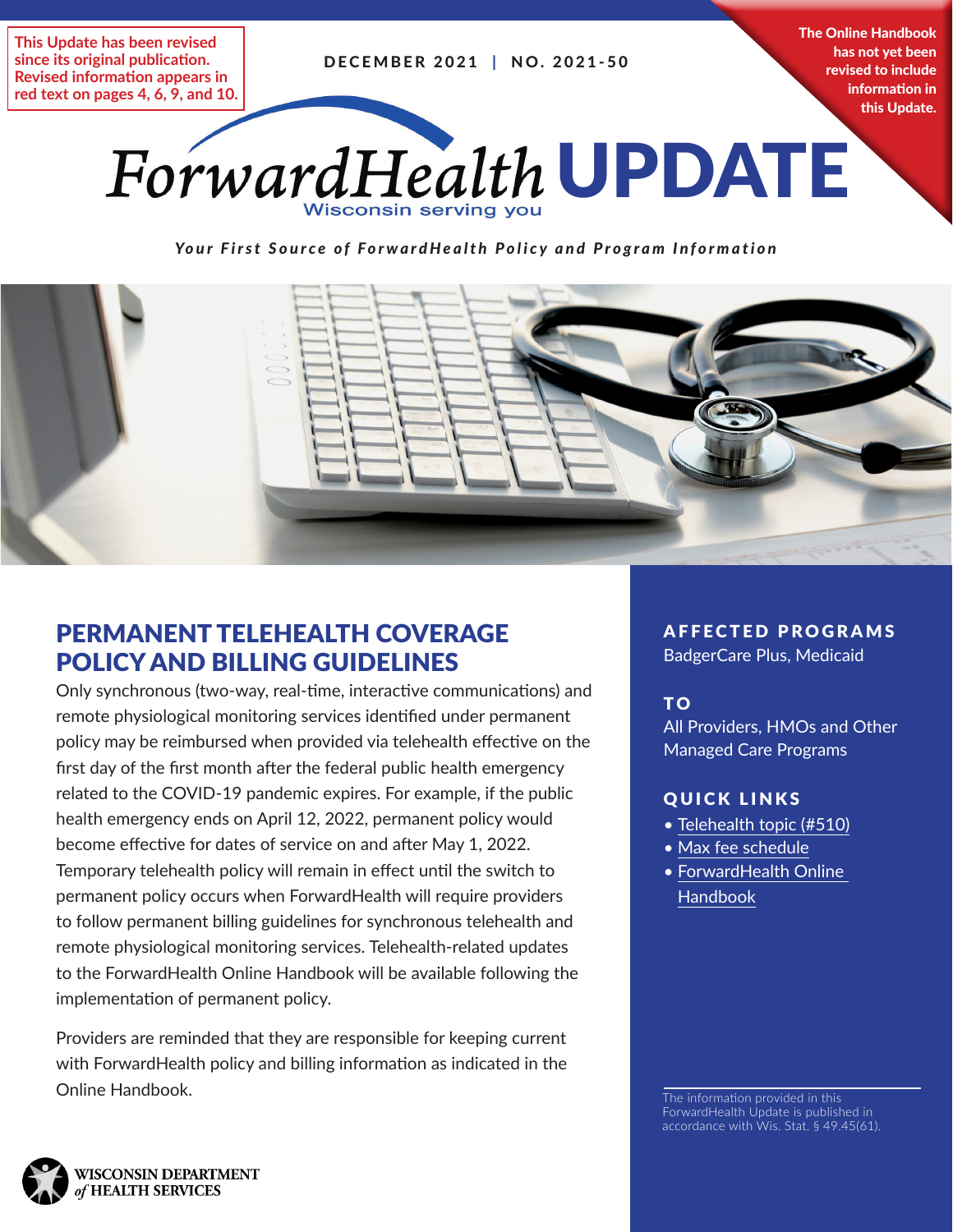The following temporary federal allowances and coverage policies will continue through the end of the federal public health emergency, unless providers are notified otherwise in writing prior to that time:

- Remote supervision of personal care workers by registered nurses (Refer to Alert [051](https://www.forwardhealth.wi.gov/WIPortal/content/html/news/pdf/Alert_051_Supervising_RNs.pdf.spage), "Temporary Policy Changes for Personal Care Providers to Continue Through the Public Health Emergency")
- Health Insurance Portability and Accountability Act of 1996 (HIPAA) temporary flexibilities provided by the Office of Civil Rights (Refer to Alert [052](https://www.forwardhealth.wi.gov/WIPortal/content/html/news/pdf/Alert_052_HIPAA_Flexibilities.pdf.spage), "Continuation of HIPAA Flexibilities Through the Public Health Emergency")
- Narcotic treatment services telephonic communication including opioid treatment for less than five minutes using modifier 52 (Refer to Alert [053](https://www.forwardhealth.wi.gov/WIPortal/content/html/news/pdf/Alert_053_NTS_Telehealth.pdf.spage), "Temporary Changes to Narcotic Treatment Services to Continue Through the Public Health Emergency")

Temporary billing guidelines will end when permanent policy goes into effect. ForwardHealth is allowing providers to submit claims for services identified as permanent telehealth procedure codes under either the temporary or permanent telehealth billing guidelines (per this Update) until the first day of the first month after the federal public health emergency related to the COVID-19 pandemic expires. Refer to ForwardHealth Update [2021-21](https://www.forwardhealth.wi.gov/kw/pdf/2021-21.pdf), titled "Transition From Temporary to Permanent Synchronous Telehealth Coverage Policy and Billing Guidelines," for additional information.

Permanent telehealth policy for asynchronous telehealth services is still in development and will be published in a future publication. Temporary policy for interprofessional consults will remain in effect until permanent policy is implemented.

Refer to the [Telehealth Expansion and Related Resources for Providers](https://www.forwardhealth.wi.gov/WIPortal/content/html/news/telehealth_resources.html.spage)  [webpage](https://www.forwardhealth.wi.gov/WIPortal/content/html/news/telehealth_resources.html.spage) for additional information.

The following terms are defined for the purposes of this Update:

- "Telehealth" means the use of telecommunications technology by a Medicaid-enrolled provider to deliver functionally equivalent health care services including: assessment, diagnosis, consultation, treatment, and transfer of medically relevant data. Telehealth may include realtime interactive audio-only communication. Telehealth does **not** include communication between a certified provider and a member that consists solely of an email, text, or fax transmission.
- "Functionally equivalent" means a service provided via telehealth must meet both of the following criteria:

## **TEMPORARY** ALLOWANCES

The following ForwardHealth Alerts include information about temporary allowances that will continue through the end of the public health emergency:

- Alert [051,](https://www.forwardhealth.wi.gov/WIPortal/content/html/news/pdf/Alert_051_Supervising_RNs.pdf.spage) "Temporary Policy Changes for Personal Care Providers to Continue Through the Public Health Emergency"
- Alert [052,](https://www.forwardhealth.wi.gov/WIPortal/content/html/news/pdf/Alert_052_HIPAA_Flexibilities.pdf.spage) "Continuation of HIPAA Flexibilities Through the Public Health Emergency"
- Alert [053,](https://www.forwardhealth.wi.gov/WIPortal/content/html/news/pdf/Alert_053_NTS_Telehealth.pdf.spage) "Temporary Changes to Narcotic Treatment Services to Continue Through the Public Health Emergency"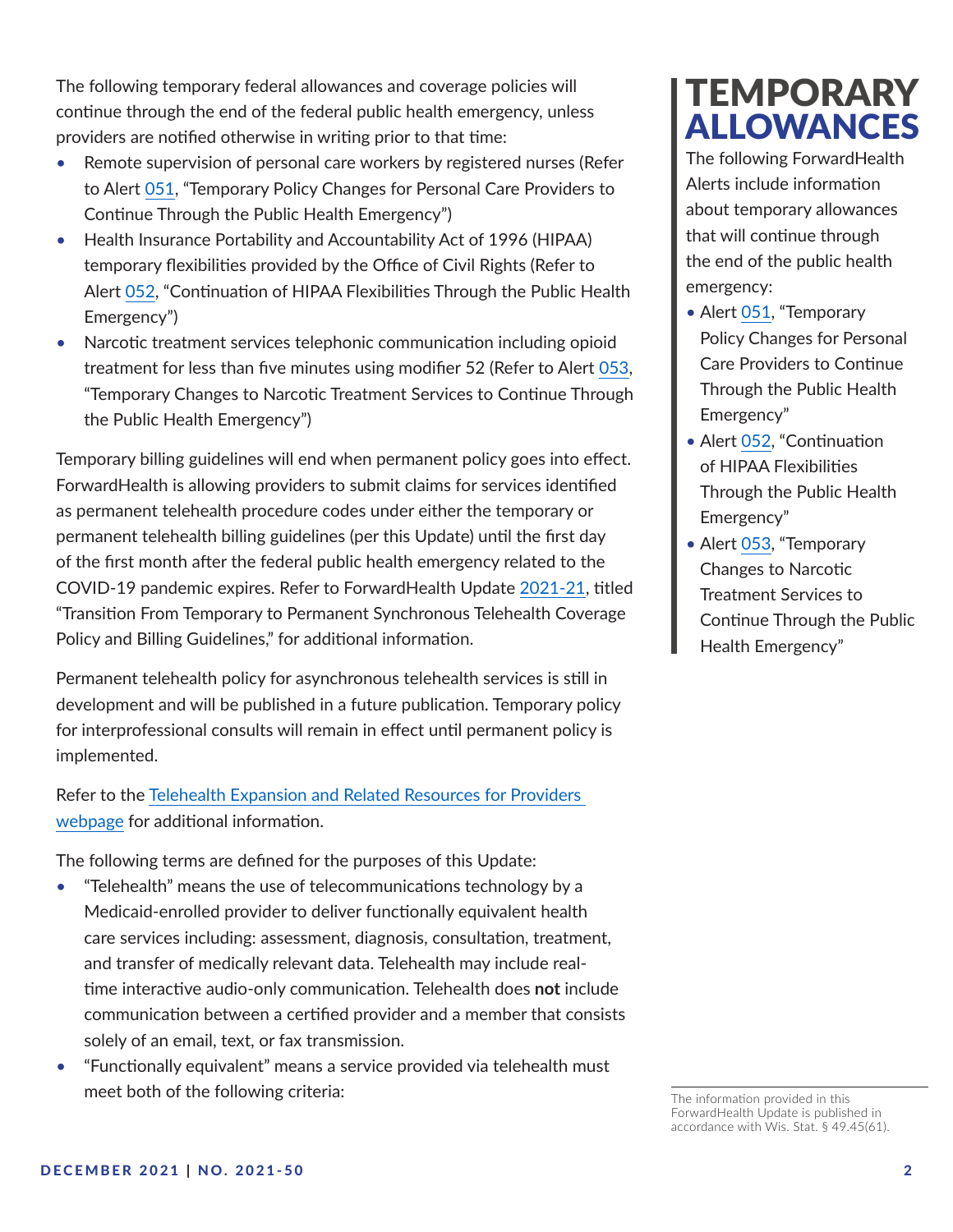- The quality, effectiveness, and delivery mode of the service provided must be clinically appropriate to be delivered via telehealth.
- The service must be of sufficient quality as to be the same level of service as an in-person visit. Transmission of voices, images, data, or video must be clear and understandable.

This ForwardHealth Update covers the following topics related to the implementation of permanent telehealth policy:

- [Permanent Telehealth Policy Requirements](#page-2-0)
- [Allowable Services Under Telehealth](#page-3-0)
	- [Services Not Appropriate Via Telehealth](#page-4-0)
	- [Reimbursement for Covered Services](#page-4-1)
	- [Documentation](#page-4-2)
	- [Audio-Only Guidelines](#page-5-0)
	- [Member Consent Guidelines for Telehealth](#page-5-1)
	- [Privacy and Security](#page-5-2)
	- [Costs Member Cannot Be Billed For](#page-6-0)
	- [Direct Supervision for Ancillary Care Providers](#page-6-1)
	- [Remote Physiologic Monitoring](#page-7-0)
	- [Birth to 3 Program](#page-8-0)
	- [Clarifications for Federally Qualified Health Centers](#page-9-0)
- [Policy Reminders](#page-9-1)
- **[Future Updates](#page-9-2)**

## <span id="page-2-0"></span>**Permanent Telehealth Policy Requirements**

The following requirements apply to the use of telehealth:

- Both the member and the provider of the health care service must agree in order for a service to be performed via telehealth. If either the member or provider decline the use of telehealth for any reason, the service should be performed in-person.
- The member retains the option to refuse the delivery of health care services via telehealth at any time without affecting their right to future care or treatment and without risking the loss or withdrawal of any program benefits to which they would otherwise be entitled.
- Medicaid-enrolled providers must be able and willing to refer members to another provider if necessary, such as when telehealth services are not appropriate or cannot be functionally equivalent or if the member declines a telehealth visit.
- [Title VI](https://www.hhs.gov/civil-rights/for-providers/laws-regulations-guidance/laws/index.html) of the Civil Rights Act of 1964 requires recipients of federal financial assistance to take reasonable steps to make their programs,

# RESOURCES

For the latest information regarding telehealth policy, providers can refer to the [Telehealth Expansion](https://www.forwardhealth.wi.gov/WIPortal/content/html/news/telehealth_resources.html.spage)  [and Related Resources](https://www.forwardhealth.wi.gov/WIPortal/content/html/news/telehealth_resources.html.spage)  [for Providers](https://www.forwardhealth.wi.gov/WIPortal/content/html/news/telehealth_resources.html.spage) page of the ForwardHealth Portal and the [Wisconsin Department](https://www.dhs.wisconsin.gov/telehealth/index.htm)  [of Health Services Medicaid](https://www.dhs.wisconsin.gov/telehealth/index.htm)  [Telehealth Expansion webpage](https://www.dhs.wisconsin.gov/telehealth/index.htm). These pages include general information as well as links to other important information and pages including the following:

- The [Stakeholder Engagement](https://www.dhs.wisconsin.gov/telehealth/stakeholder-engagement.htm)  [webpage](https://www.dhs.wisconsin.gov/telehealth/stakeholder-engagement.htm) includes information on input sessions and workgroups.
- FAQs include questions and answers to questions from [providers](https://www.forwardhealth.wi.gov/WIPortal/content/html/news/pdf/FAQs_Telehealth.pdf.spage) and [members](https://www.dhs.wisconsin.gov/telehealth/member-faqs.htm) about telehealth policy changes.
- The [Telehealth Information](https://www.dhs.wisconsin.gov/library/p-02808.htm)  [for You and Your Family](https://www.dhs.wisconsin.gov/library/p-02808.htm)  [member brochure](https://www.dhs.wisconsin.gov/library/p-02808.htm) provides general information about telehealth that providers can use to share with members.

The information provided in this ForwardHealth Update is published in accordance with Wis. Stat. § 49.45(61).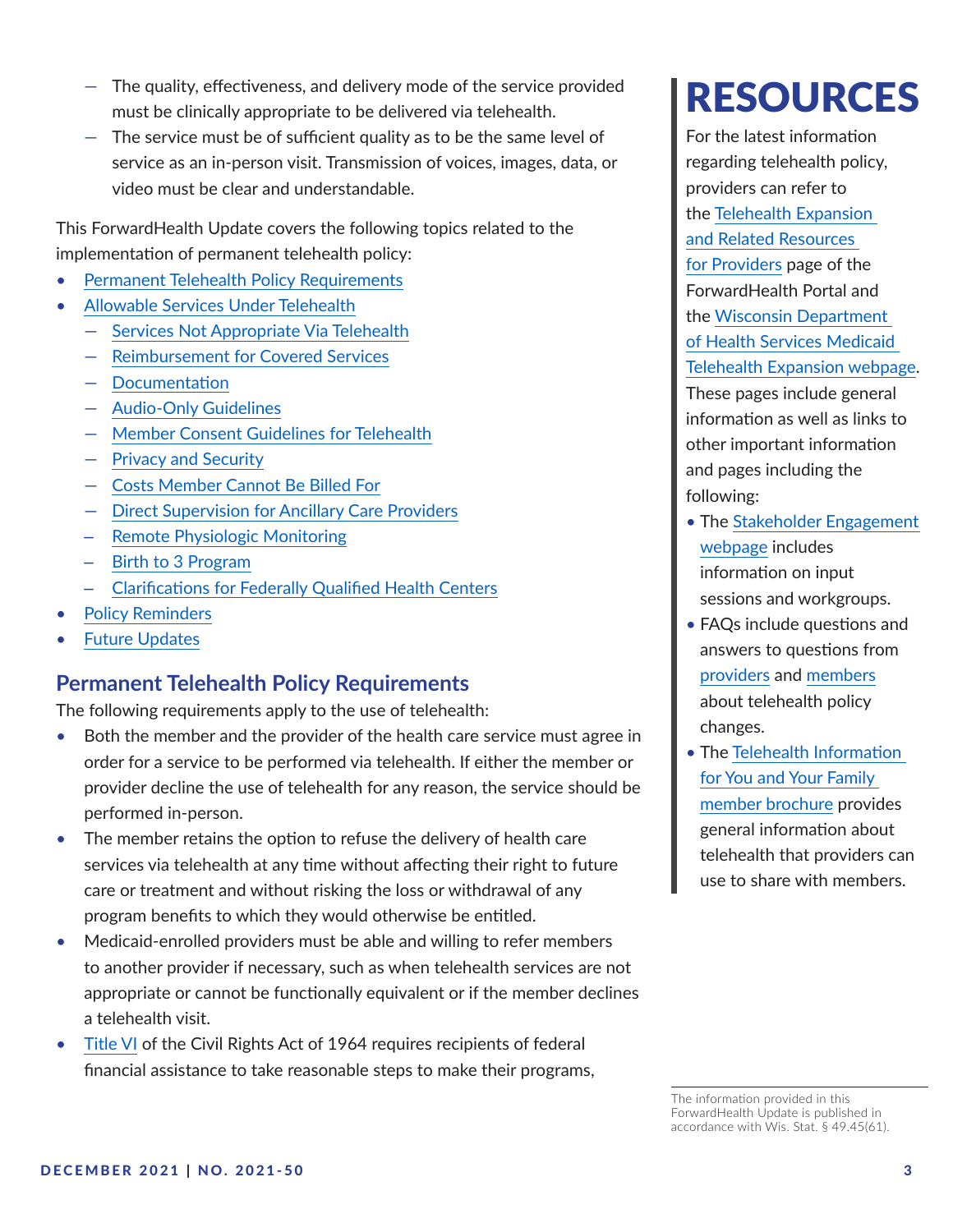services, and activities accessible by eligible persons with limited English proficiency.

• The Americans with Disabilities Act requires that health care entities provide full and equal access for people with disabilities.

## <span id="page-3-0"></span>**Allowable Services Under Telehealth**

Providers should refer to the [maximum allowable fee schedule](https://www.forwardhealth.wi.gov/WIPortal/Subsystem/Publications/MaxFeeHome.aspx) for a complete list of services allowed under permanent telehealth policy. Procedure codes for services allowed under permanent telehealth policy have place of service (POS) codes 02 (Telehealth Provided Other than in Patient's Home) and 10 (Telehealth Provided in Patient's Home) listed as an allowable POS in the fee schedule. To align with guidance from the Centers for Medicare & Medicaid Services, ForwardHealth has added POS code 10 and revised the description for POS code 02. Complete descriptions are as follows:

- POS code 02: Telehealth Provided Other Than in Patient's Home—The location where health services and health related services are provided or received through telecommunication technology. Patient is not located in their home when receiving health services or health related services through telecommunication technology.
- POS code 10: Telehealth Provided in Patient's Home—The location where health services and health related services are provided or received through telecommunication technology. Patient is located in their home (which is a location other than a hospital or other facility where the patient receives care in a private residence) when receiving health services or health related services through telecommunication technology.

Refer to the Telehealth topic ([#510](https://www.forwardhealth.wi.gov/WIPortal/Subsystem/KW/Display.aspx?ia=1&p=1&sa=50&s=2&c=61&nt=Telehealth&adv=Y)) for general claim submission requirements.

Providers can submit a request to the Department of Health Services for review of additional functionally equivalent services that should be allowed via telehealth under permanent policy that are not identified on the fee schedule. Providers should email telehealth coverage requests to [DHStelehealth@dhs.](mailto:DHStelehealth@dhs.wisconsin.gov) [wisconsin.gov](mailto:DHStelehealth@dhs.wisconsin.gov). Include the following information in the email request:

- Use the subject line "Telehealth Code Consideration."
- Provide a description of the service and any applicable Current Procedural Terminology (CPT) or Healthcare Common Procedure Coding System (HCPCS) procedure codes.

The information provided in this ForwardHealth Update is published in accordance with Wis. Stat. § 49.45(61).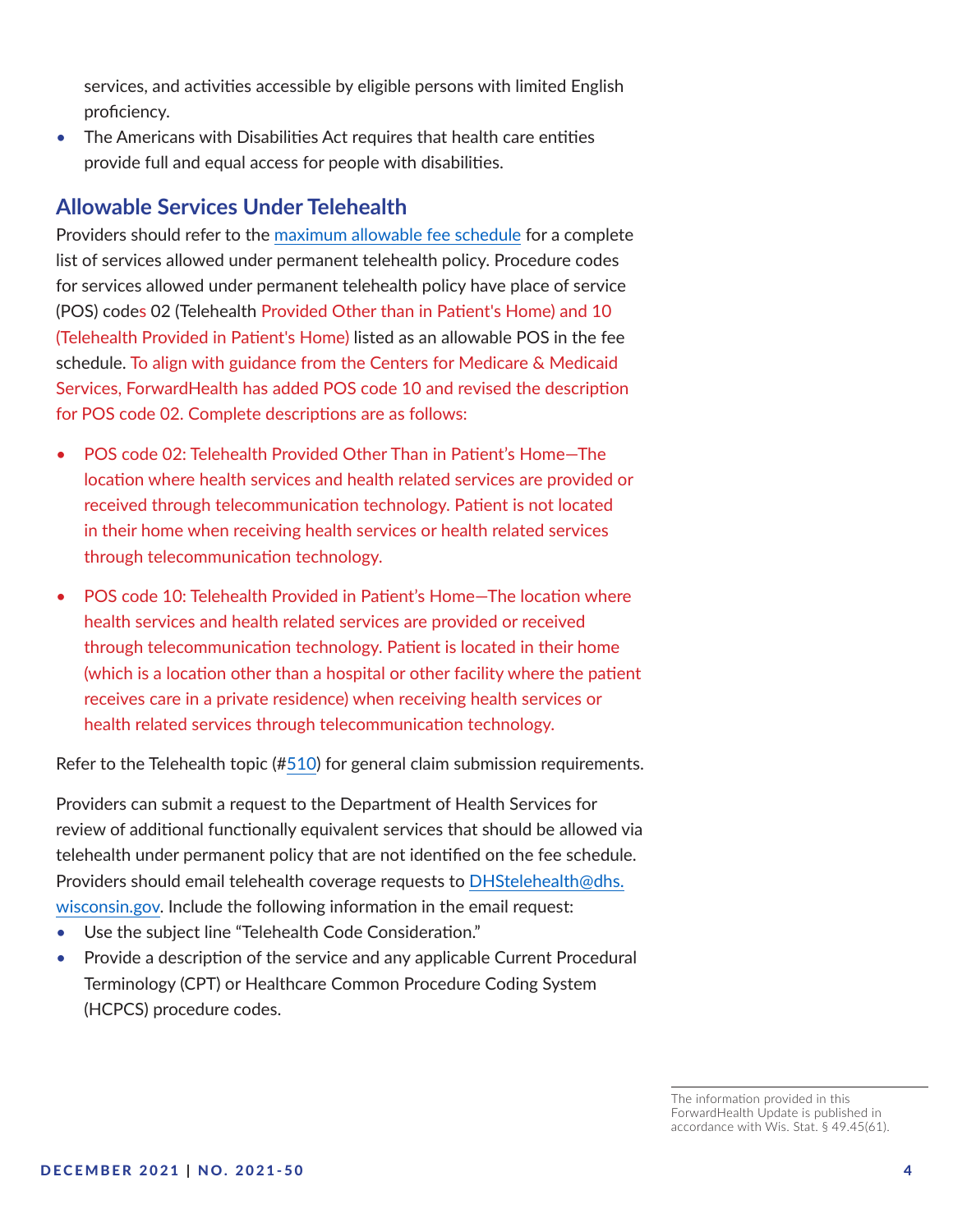• Include a summary of how providing the service via telehealth is functionally equivalent to the in-person service. Provide any rationale and references to support the request, if applicable.

#### <span id="page-4-0"></span>**Services Not Appropriate Via Telehealth**

Certain types of benefits or services that are not appropriately delivered via telehealth include:

- Services that are not covered when provided in-person.
- Services that do not meet applicable laws, regulations, licensure requirements, or procedure code definitions if delivered via telehealth.
- Services where a provider is required to physically touch or examine the recipient and delegation is not appropriate.
- Services the provider declines to deliver via telehealth.
- Services the recipient declines to receive via telehealth.
- Transportation services.
- Services provided by personal care workers, home health aides, private duty nurses, or school-based service care attendants.

#### <span id="page-4-1"></span>**Reimbursement for Covered Services**

The health care provider at the distant site must determine the following:

- The service delivered via telehealth meets the procedural definition and components of the CPT or HCPCS procedure code, as defined by the American Medical Association, or the Current Dental Terminology procedure code, as defined by the American Dental Association.
- The service is functionally equivalent to an in-person service for the individual member and circumstances.

Reimbursement is not available for services that cannot be provided via telehealth due to technical or equipment limitations.

#### <span id="page-4-2"></span>**Documentation**

Documentation requirements for a telehealth service are the same as for an inperson visit and must accurately reflect the service rendered. Documentation must identify the delivery mode of the service when provided via telehealth and document the following:

- Whether the service was provided via audio-visual telehealth, audio-only telehealth, or via telehealth externally acquired images
- Whether the service was provided synchronously or asynchronously

Additional information for which documentation is recommended, but not required, includes:

- Provider location (for example, clinic [city/name], home, other)
- Member location (for example, clinic [city/name], home)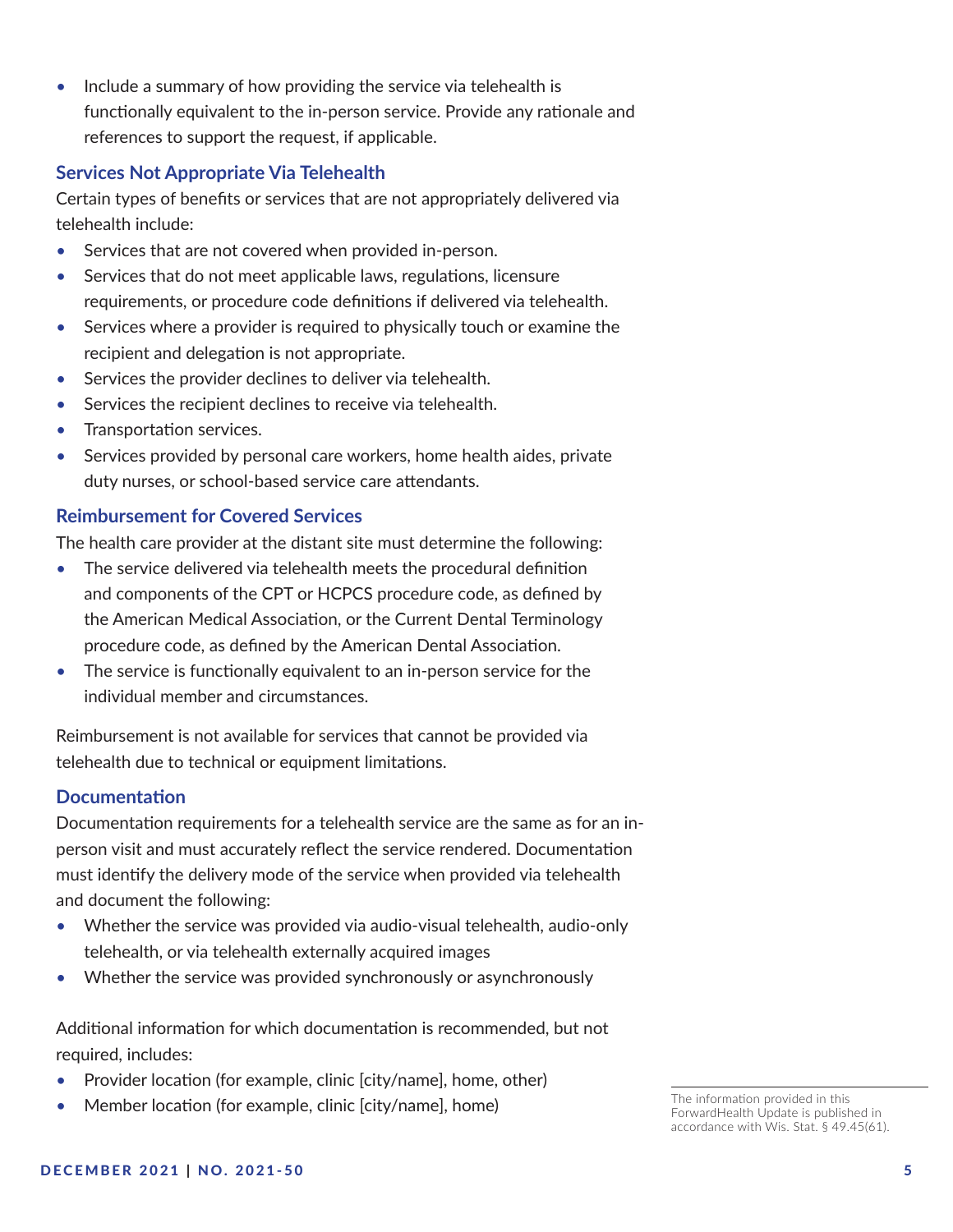• All clinical participants, as well as their roles and actions during the encounter (This could apply if, for example, a member presents at a clinic and receives telehealth services from a provider at a different location.)

#### <span id="page-5-0"></span>**Audio-Only Guidelines**

When possible, telehealth services should include both an audio and visual component. In circumstances where audio-visual telehealth is not possible due to member preference or technology limitations, telehealth may include realtime interactive audio-only communication if the provider feels the service is functionally equivalent to the in-person service and there are no face-to-face or in-person restrictions listed in the procedural definition of the service.

Documentation should include that the service was provided via interactive synchronous audio-only telehealth.

Behavioral treatment providers should use the FQ modifier and all other providers should use modifier 93 for any service performed via audio-only telehealth. Modifier 93 is effective for dates of service on and after January 1, 2022. The GT modifier should only be used to indicate services that were performed using audio-visual technology.

#### <span id="page-5-1"></span>**Member Consent Guidelines for Telehealth**

On at least an annual basis, providers should supply and document that:

- The member expressed an understanding of their right to decline services provided via telehealth.
- Providers should develop and implement their own methods of informed consent to verify that a member agrees to receive services via telehealth. These methods must comply with all federal and state regulations and guidelines.
- Providers have flexibility in determining the most appropriate method to capture member consent for telehealth services. Examples of allowable methods include educating the member and obtaining verbal consent prior to the start of treatment or telehealth consent and privacy considerations as part of the notice of privacy practices.

#### <span id="page-5-2"></span>**Privacy and Security**

Providers are required to follow federal laws to ensure member privacy and security. This may include ensuring that:

- The location from which the service is delivered via telehealth protects privacy and confidentiality of member information and communications.
- The platforms used to connect the member to the telehealth visit are secure.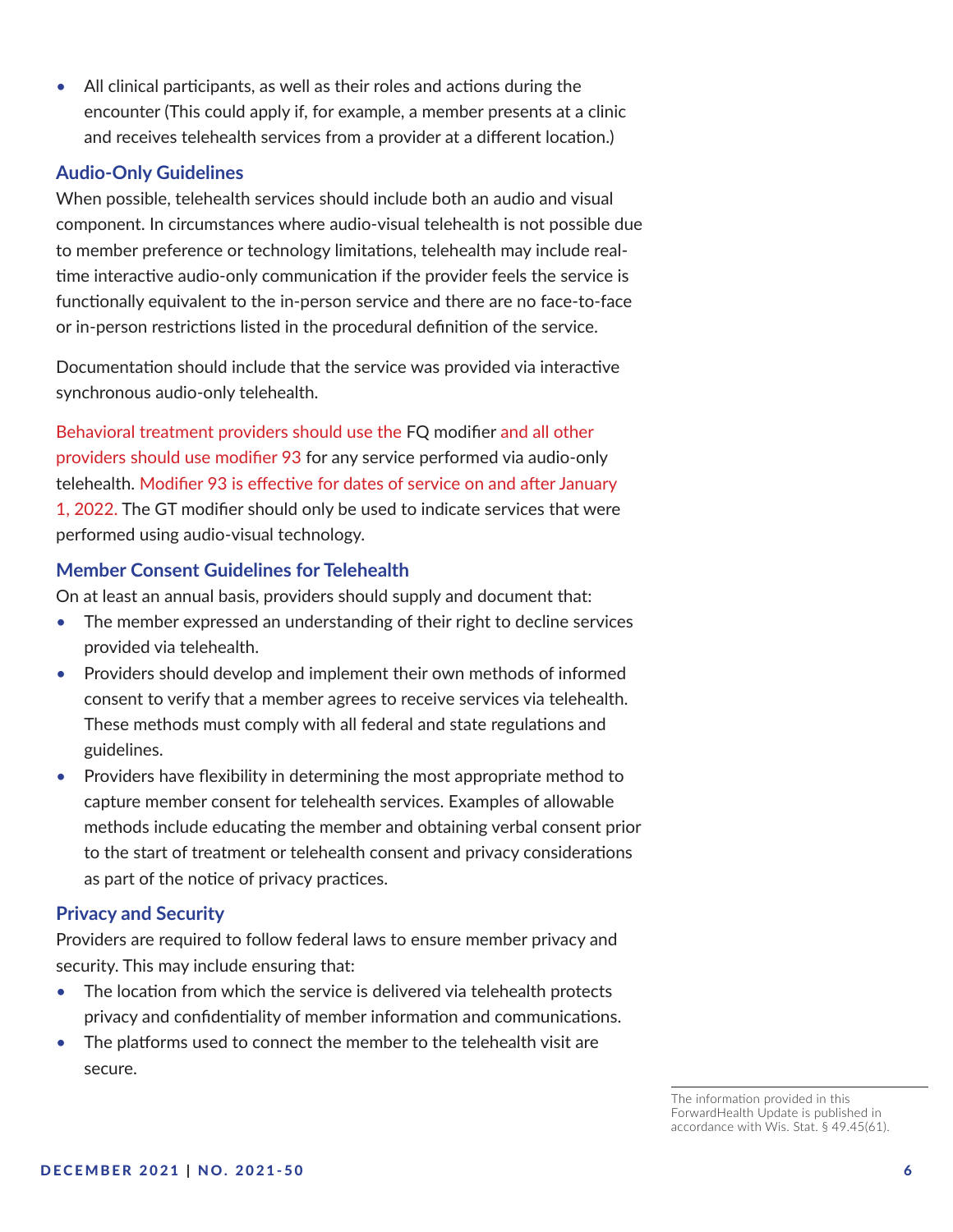#### *Group Treatment*

Additional privacy considerations apply to members participating in group treatment via telehealth. Group leaders should provide members with information on the risks, benefits, and limits to confidentiality related to group telehealth and document the member's consent prior to the first session. Group leaders should adhere to and uphold the highest privacy standards possible for the group.

Group members should be instructed to respect the privacy of others by not disclosing group members' images, names, screenshots, identifying details, or circumstances. Group members should also be reminded to prevent non-group members from seeing or overhearing telehealth sessions.

Providers may not compel members to participate in telehealth-based group treatment and should make alternative services available for members who elect not to participate in telehealth-based group treatment.

#### <span id="page-6-0"></span>**Costs Member Cannot Be Billed For**

The following cannot be billed to the member:

- Telehealth equipment like tablets or smart devices
- Charges for mailing or delivery of telehealth equipment
- Charges for shipping and handling of:
	- Diagnostic tools
	- Equipment to allow the provider to assess, diagnose, repair, or set up medical supplies online such as hearing aids, cochlear implants, power wheelchairs, or other equipment

#### <span id="page-6-1"></span>**Direct Supervision for Ancillary Care Providers**

Ancillary providers have specific requirements when providing care via telehealth. These providers are health care professionals that are not enrolled in Wisconsin Medicaid, such as staff nurses, dietician counselors, nutritionists, health educators, genetic counselors, and some nurse practitioners who practice under the direct supervision of a physician and bill under the supervising physician's National Provider Identifier. (Nurse practitioners, nurse midwives, and anesthetists who are Medicaid-enrolled should refer to their service-specific area of the Online Handbook for billing information.)

For telehealth services, the supervising physician is not required to be onsite, but they must be able to interact with the member using real-time audio or audiovisual communication, if needed. For supervision of ancillary providers, remote supervision is allowed in circumstances where the physician feels the member is not at risk of an adverse event that would require hands-on intervention from the physician.

The information provided in this ForwardHealth Update is published in accordance with Wis. Stat. § 49.45(61).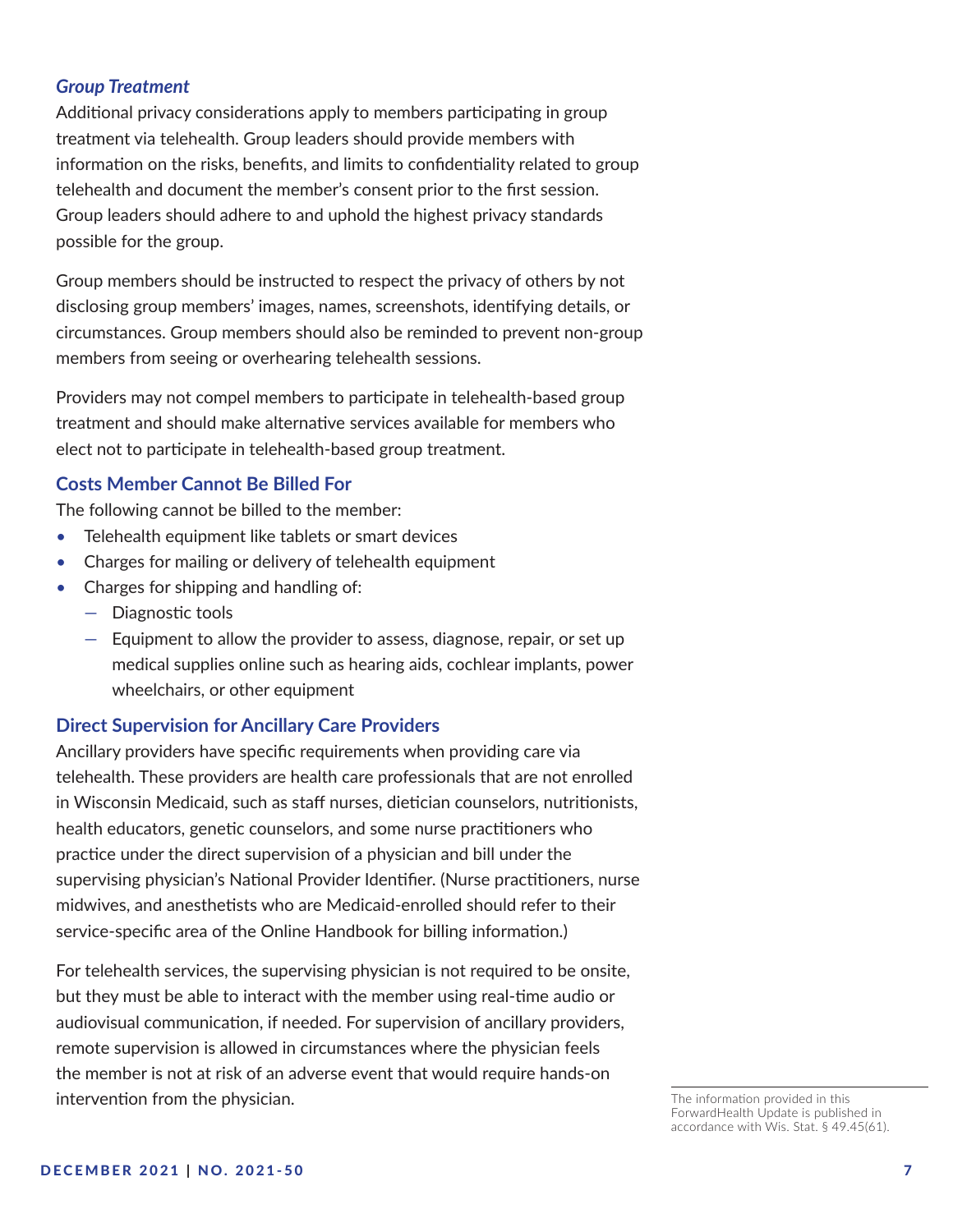All providers are required to act within their scope of practice and follow all appropriate licensure and certification requirements of the provider's supervising body or other regulatory authorities.

For additional information, refer to the Ancillary Providers topic (#[647](https://www.forwardhealth.wi.gov/WIPortal/Subsystem/KW/Display.aspx?ia=1&p=1&sa=50&s=5&c=30&nt=Ancillary+Providers&adv=Y)) of the Online Handbook.

#### <span id="page-7-0"></span>**Remote Physiologic Monitoring**

Remote physiologic monitoring is the collection and interpretation of a member's physiologic data, such as blood pressure or weight checks, that are digitally transmitted to a physician, nurse practitioner, or physician assistant for use in the treatment and management of medical conditions that require frequent monitoring. Such conditions include congestive heart failure, diabetes, chronic obstructive pulmonary disease, wound care, polypharmacy, and mental or behavioral problems. It is also used for members receiving technology-dependent care, such as continuous oxygen, ventilator care, total parenteral nutrition, or enteral feeding.

#### *Eligible Devices*

The device used to capture a member's physiologic data must meet the Food and Drug Administration definition of a medical device. To submit claims for CPT procedure codes 99453–99458, the members' physiologic data must be wirelessly synced so it can be evaluated by the physician, nurse practitioner, or physician assistant. Transmission can be synchronous or asynchronous. (Data does not have to be transmitted in real time as long as it is automatically updated on an ongoing basis for the provider to review.)

#### *Policy Requirements*

The following policy requirements apply for remote physiologic monitoring services:

- Only physicians, nurse practitioners, and physician assistants enrolled in ForwardHealth are eligible to render and submit claims for remote physiologic services.
- The member's consent for remote physiologic monitoring services must be documented in the member's medical record.
- The provider must document how remote physiologic monitoring is tied to the member-specific needs and will assist the member to achieve the goals of treatment.
- Services are not separately reimbursable if the services are bundled or covered by other procedure codes (for example, continuous glucose monitoring is covered under CPT procedure code 95250 and should not be submitted under CPT procedure codes 99453–99454).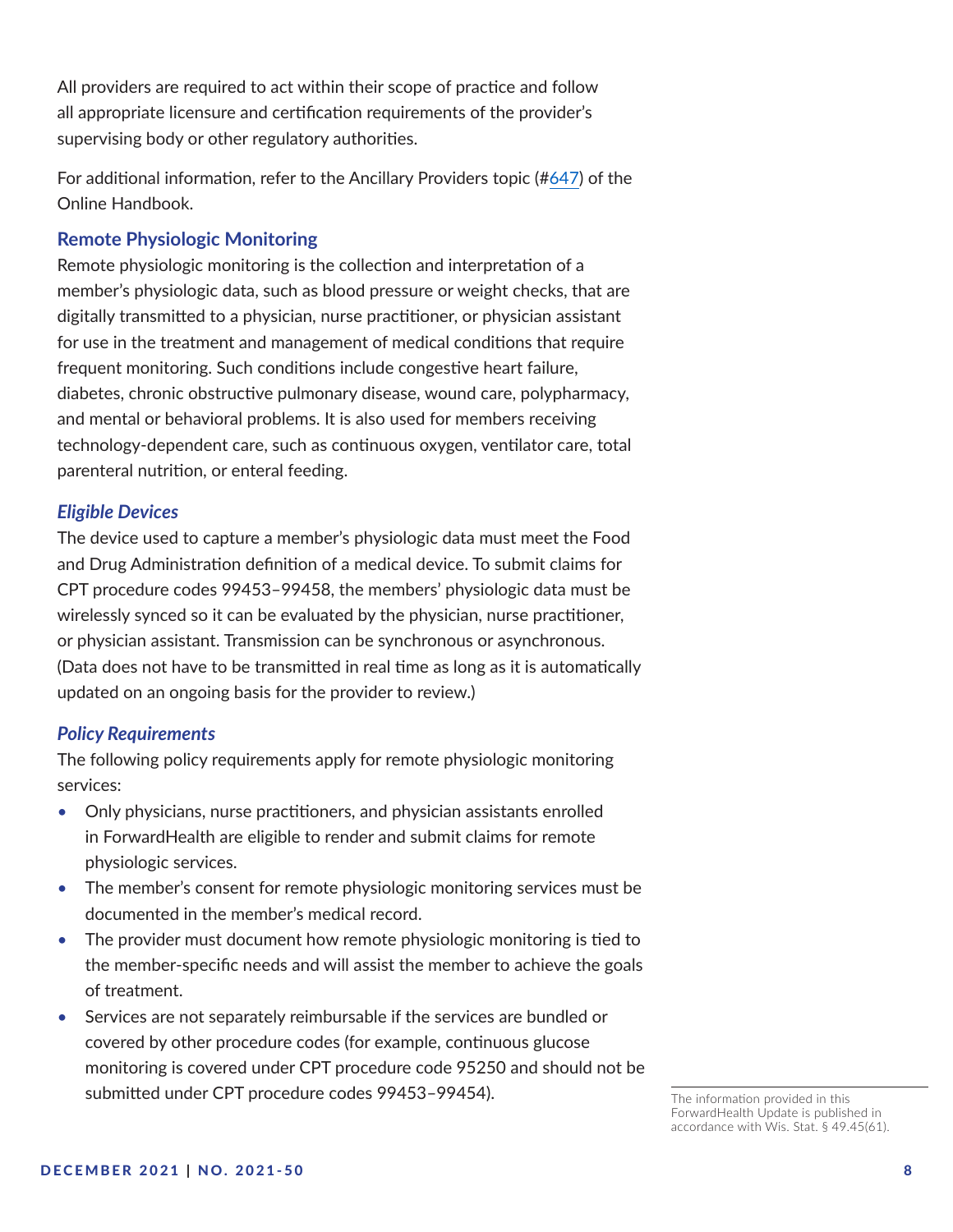- CPT procedure codes 99453 and 99454 can be used for blood pressure remote physiologic monitoring if the device used to measure blood pressure meets remote physiologic monitoring requirements. If the member self-reports blood pressure readings, the provider must instead submit self-measured blood pressure monitoring CPT procedure codes 99473–99474.
- CPT procedure code 99457 should be used when the physician, nurse practitioner, or physician assistant uses medical decision making based on interpreted data received from a remote physiologic monitoring device to assess the member's clinical stability, communicate the results to the member, and oversee the management and/or coordination of services as needed.
- Providers are expected to follow CPT guidelines.

#### *Claim Submission*

Special modifiers are not required or requested for remote physiologic monitoring services. Providers should follow appropriate claim submission requirements as outlined in the Online Handbook.

#### <span id="page-8-0"></span>**Birth to 3 Program**

ForwardHealth will reimburse therapy providers supplying services as part of the Birth to 3 Program at an enhanced rate when occupational therapy, physical therapy, and/or speech therapy is performed using telehealth and the member is located in their natural environment as defined in both 34 C.F.R. Part 303 and Wis. Admin. Code § [DHS 90.03\(25\)](http://docs.legis.wisconsin.gov/code/admin_code/dhs/030/90/03/25).

To receive this reimbursement, therapy providers must meet all other requirements and indicate the following modifier types when submitting a claim:

- Therapy type modifier: GN (Services delivered under an outpatient speech language pathology plan of care), GO (Services delivered under an outpatient occupational therapy plan of care), or GP (Services delivered under an outpatient physical therapy plan of care)
- Birth to 3 enhanced rate modifier: TL (Early intervention/individualized family service plan [IFSP])
- Telehealth modifier: GT, FQ, or 93

## REMINDERS

Providers are reminded of the following:

- There are no limitations on which provider types may be reimbursed for telehealth services.
- There are no limits on where members can receive telehealth services.

The information provided in this ForwardHealth Update is published in accordance with Wis. Stat. § 49.45(61).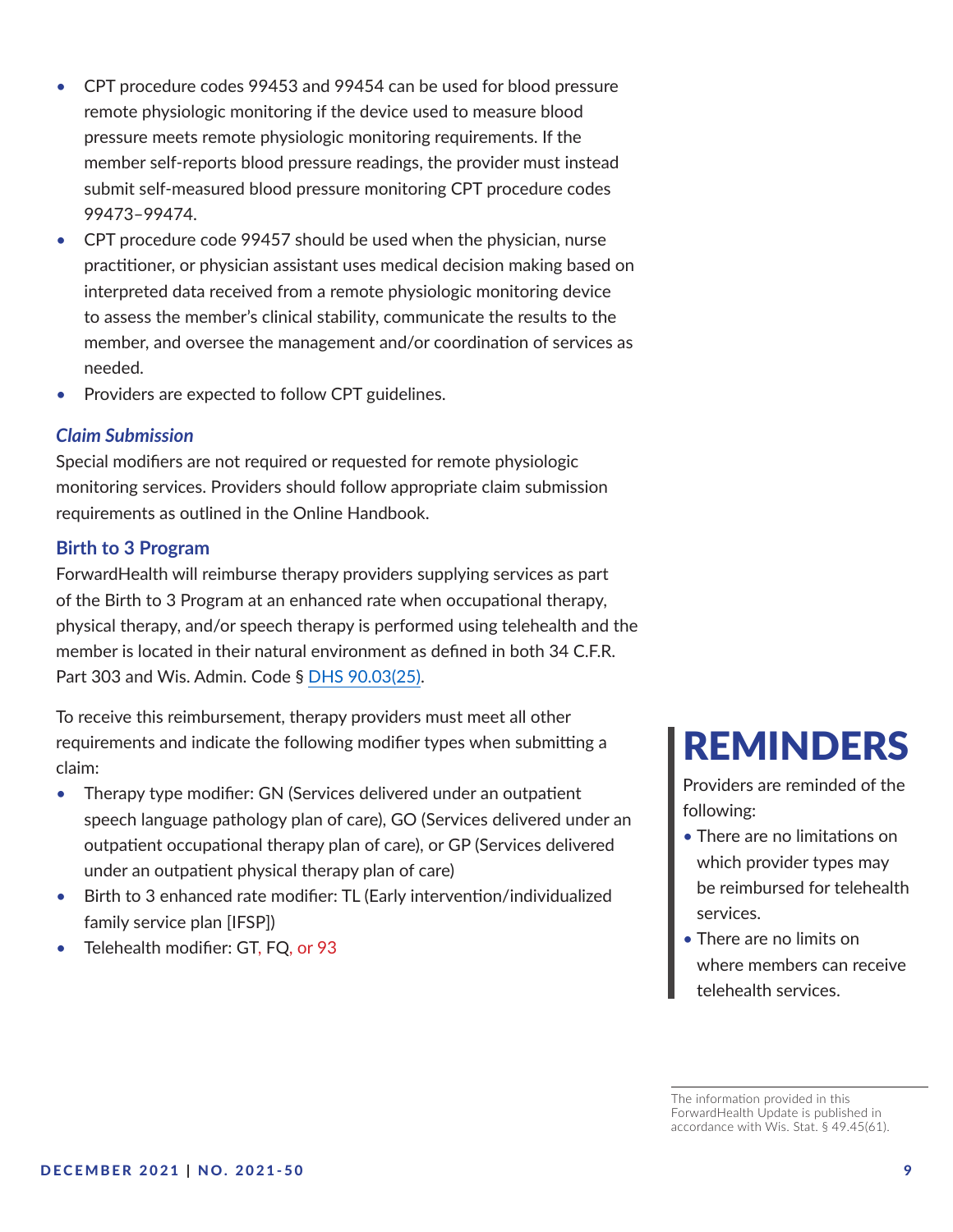Therapy providers must also indicate the POS where the therapy is performed. Allowable POS codes are as follows:

- 02 (Telehealth Provided Other than in Patient's Home)
- 04 (Homeless Shelter)
- 10 (Telehealth Provided in Patient's Home)
- 12 (Home)
- 99 (Other Place of Service)

#### <span id="page-9-0"></span>**Clarifications for Federally Qualified Health Centers**

The following are clarifications for federally qualified health centers:

- For currently covered services, services that are considered direct when provided in-person will be considered direct when provided via telehealth.
- Although federally qualified health centers are not directly reimbursed an originating site fee, HCPCS procedure code Q3014 should be billed for tracking purposes and for consideration in any potential future changes in scope.
- Fee-for-service claims must include HCPCS procedure code T1015 (Clinic visit/encounter, all-inclusive) when services are provided via telehealth in order for proper reimbursement.
- Refer to the Federally Qualified Health Centers and Rural Health Clinics section of the Telehealth topic (#[510](https://www.forwardhealth.wi.gov/WIPortal/Subsystem/KW/Display.aspx?ia=1&p=1&sa=50&s=2&c=61&nt=Telehealth&adv=Y)) for additional guidance.

## <span id="page-9-1"></span>**Policy Reminders**

Providers are reminded of the following:

- There are no limitations on which provider types may be reimbursed for telehealth services.
- ForwardHealth does not limit where members can receive telehealth services.
- If the member is located outside the State of Wisconsin during a telehealth visit, the provider of the service must follow all applicable state laws and practice standards for the state in which the member is located during the telehealth visit.

## <span id="page-9-2"></span>**Future Updates**

School-based services and teledentistry policy information will be available in future publications. Asynchronous telehealth policy is still in development. Sign up to receive the latest updates by joining the [Medicaid Telehealth](https://public.govdelivery.com/accounts/WIDHS/subscriber/new?topic_id=WIDHS_595)  [Expansion email list](https://public.govdelivery.com/accounts/WIDHS/subscriber/new?topic_id=WIDHS_595).

# **FUTURE** UPDATES

School-based services and teledentistry policy information will be available in future publications.

The information provided in this ForwardHealth Update is published in accordance with Wis. Stat. § 49.45(61).